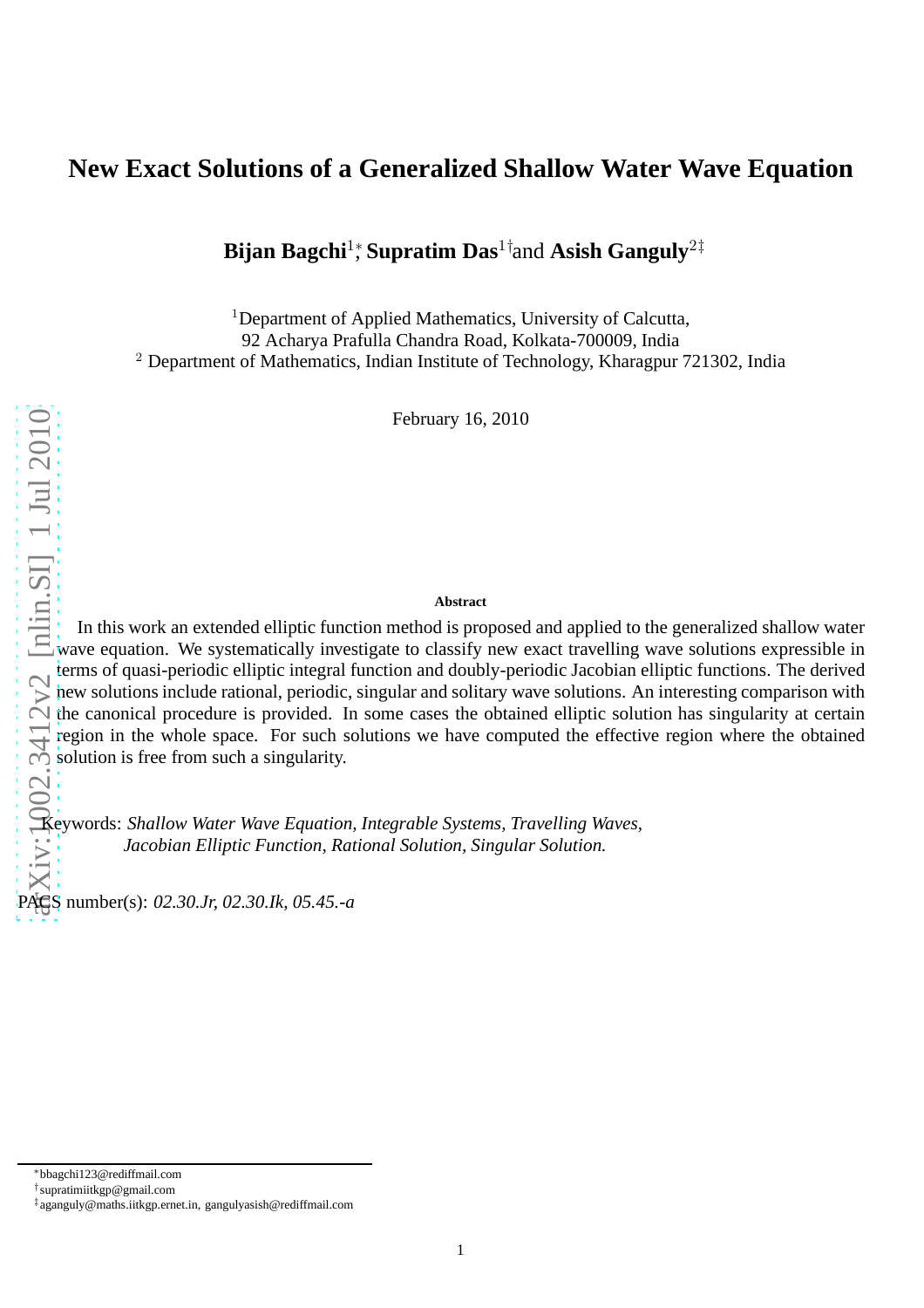# **1 Introduction**

Seeking analytical as well as numerical solutions of nonlinear systems has continued to attract attention through the last few decades [\[1,](#page-7-0) [2,](#page-7-1) [3,](#page-7-2) [4,](#page-7-3) [5\]](#page-7-4). Mathematically, nonlinear equations do not normally have solutions which would superpose making the systems they represent rather complicated and difficult to analyze [\[6,](#page-7-5) [7\]](#page-7-6). On the other hand, an extensive study of a number of nonlinear systems has revealed that there do exist solutions which are not only interesting in their own right but have a wide range of applicability [\[8,](#page-7-7) [9\]](#page-7-8). To generate exact solutions and to understand their properties several important techniques have been developed such as the inverse scattering approach [\[10\]](#page-7-9), Lax pair formulation [\[11\]](#page-7-10), Backlund transformations [\[12\]](#page-7-11) and Hirota's bilinear method [\[13,](#page-7-12) [14\]](#page-7-13). Nonlinear equations have also been shown to arise from a boundary value problem [\[15\]](#page-7-14) possessing hierarchy of conservation laws [\[16\]](#page-7-15).

An important class of solutions of nonlinear evolution equations is concerned with those of the travelling waves that reduce the guiding partial differential equation of two variables namely,  $x$  and  $t$  to an ordinary differential equation of one independent variable  $z = x - ct$ where  $c(\in \mathbb{R} - \{0\})$  is a parameter signifying the speed with which the wave travels either to the right or left. A number of methods has been employed in the literature to obtain the travelling wave solutions of various types. Of these the tanh-method stands out as one of the very effective tools for solving certain classes of nonlinear evolution and wave equation [\[17\]](#page-7-16). Others include the variational iteration method for a class of linear and nonlinear equations [\[18\]](#page-7-17), homogeneous balance method [\[19\]](#page-7-18), the hyperbolic method [\[20\]](#page-7-19), the trigonometric method [\[21\]](#page-7-20), Dar-boux's transformation [\[22\]](#page-7-21), F-function method [\[23\]](#page-7-22),  $G'/G$ expansion method [\[24\]](#page-8-0), a unified algebraic method [\[25\]](#page-8-1) and more.

Recently the existence of travelling wave solutions for the generalized shallow water wave (GSWW) equation [\[26\]](#page-8-2)

<span id="page-1-0"></span>
$$
u_{xxxt} + \alpha u_x u_{xt} + \beta u_t u_{xx} - u_{xt} - u_{xx} = 0, (u_l \equiv \frac{\partial u}{\partial l}) \tag{1}
$$

with  $\alpha, \beta \in \mathbb{R} - \{0\}$  has been noted. The derivation of [\(1\)](#page-1-0) follows from the classical water wave theory with the aid of Boussinesq approximation. In an interesting review, Clarkson and Mansfield [\[27\]](#page-8-3) considered the various classical and non-classical reductions of the GSWW equation wherein they also investigated the Painlevé tests to examine the complete integrability of [\(1\)](#page-1-0) which holds if and only if  $\alpha = \beta$  or  $\alpha = 2\beta$ . They explored some simple and nontrivial family of solutions of [\(1\)](#page-1-0) while in [\[28\]](#page-8-4) a class of exact travelling wave solutions were obtained by making use of the homogeneous balance method and a modified hyperbolic method.

In this article we plan to study the travelling wave solutions

<span id="page-1-4"></span>
$$
u(x,t) \equiv u(z), \quad z = x - ct,
$$
 (2)

of the GSWW equation [\(1\)](#page-1-0) in a more general framework. We show that the canonical procedure namely, the classical technique [\[29\]](#page-8-5), based on an integration within a suitable range not only recovers both known periodic (including elliptic and trigonometric) and non-periodic hyperbolic solutions, but also unfolds several new elliptic and rational solutions. However such a constructive method has its limitations in the sense that the range of validity of the obtained solutions is fixed by the analysis of the zeros of the governing cubic polynomial in  $u'(z)$  beforehand and so, in practical applications, a particular solution proves difficult to implement.

One of our aims is to go beyond this standard path by proposing an extended method based on the use of Jacobian elliptic functions. We refer to it as an extended elliptic function (EEF) method. In this context the works of Refs [\[30\]](#page-8-6) and [\[31\]](#page-8-7) worth to be mentioned which used the elliptic functions for a class of nonlinear evolution equations. These works consider a finite series expansion in the form

<span id="page-1-1"></span>
$$
v(z) \equiv u'(z) = \sum_{i=0}^{m} a_i F^i(z), \qquad (3)
$$

to generate travelling wave solutions. In [\(3\)](#page-1-1) the positive integer m is determined by balancing the coefficients  $a_i$ 's after substituting the expansion in the given nonlinear equation and comparing the relevant powers. Our EEF method generalizes this approach by including the negative powers of F thereby addressing the full-range series as given in the following

<span id="page-1-2"></span>
$$
v(z) = \sum_{i=-m}^{m} a_i F^i(z).
$$
 (4)

In Equation [\(4\)](#page-1-2), F is an unknown functional constrained to satisfy the relation

<span id="page-1-3"></span>
$$
(F')^2 = (1 + \varepsilon_1 F^2)(\varepsilon_2 + \varepsilon_3 F^2), \tag{5}
$$

where the prime denotes the derivative with respect to  $z$ throughout the text. The important feature of the EEF method is that it includes not only the positive integral powers of F but also the negative ones. Our motivation for keeping lower negative degrees of F comes from the fact that in typical solvable systems like the Korteweg de Vries the related spectral problem allows similar extensions [\[32,](#page-8-8) [33\]](#page-8-9). It has been shown that these lower equations may arise [\[33\]](#page-8-9) as a necessary part of an extended symmetry structure [\[34\]](#page-8-10) while it is known [\[35\]](#page-8-11) that the underlying commutator generates the whole set of symmetry operators for the system.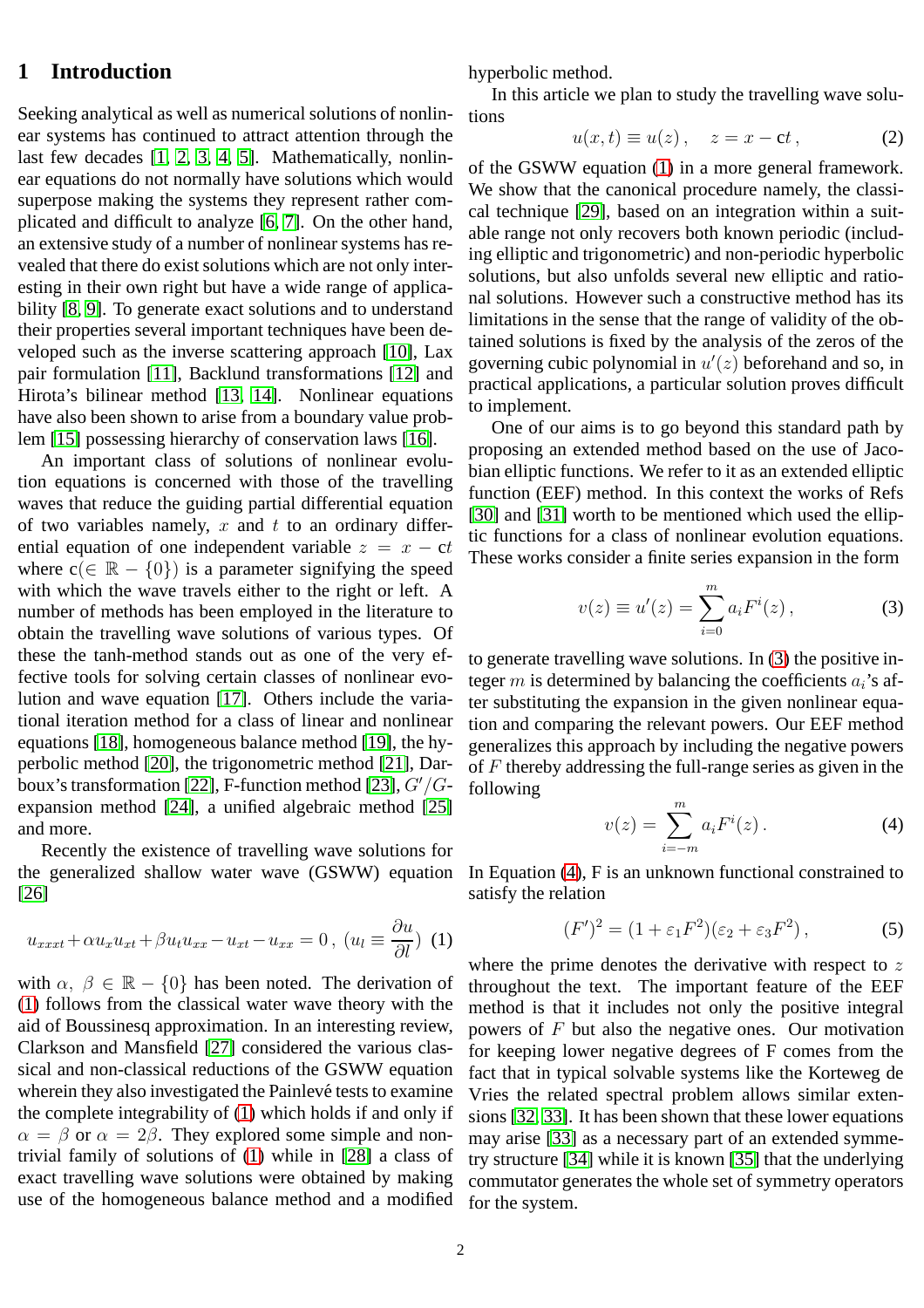It is not difficult to see that the biquadratic integral [\[36\]](#page-8-12) emerging from the constraint [\(5\)](#page-1-3) facilitates expressing the travelling wave solutions in terms of the Jacobian elliptic functions  $pq(z - z_0, k)$ , where the symbol pq represents twelve such distinct functions sn,cn,dn,ns( $\equiv 1/\text{sn}$ ),cs( $\equiv$ cn/sn) etc. The novelty of the EEF method is that it opens up a broad spectra of new travelling wave solutions that include the already known ones (see for example, [\[29,](#page-8-5) [31,](#page-8-7) [37,](#page-8-13) [38,](#page-8-14) [39\]](#page-8-15)). We shall explicitly provide the solutions generated from the EEF method for some special selections of the integral parameters.

This article is organized as follows. In Section [2,](#page-2-0) we derive the reduced ordinary differential equation for the GSWW equation and then go for the classical technique to obtain exact analytical solutions. In Section [3](#page-3-0) we turn to the constraint [\(5\)](#page-1-3) to take up the construction of our new procedure and then categorise different types of solutions being generated from the EEF method by appealing to particular choices of the integral parameters. It will be seen that the solutions in the appropriate limits reduce to previously known results. Finally, in Section [4](#page-7-23) we present a summary of our results.

# <span id="page-2-0"></span>**2 Canonical procedure for the GSWW equation**

To start with, we substitute the form [\(2\)](#page-1-4) into the GSWW equation [\(1\)](#page-1-0) that results in a fourth order ordinary differential equation

<span id="page-2-1"></span>
$$
cu'''' + (\alpha + \beta)cu'u'' + (1 - c)u'' = 0.
$$
 (6)

Let us note that the parameters  $\alpha$ ,  $\beta$  controls the strength of non-linearity of above equation. Without loss of generality, one can leave one of them, say  $\alpha$ , arbitrary while the other parameter  $\beta$  may be varied to tune the strength of non-linearity appropriate for the concerned physical situations. Three particular values of  $\beta$  namely  $\beta = \pm \alpha, \alpha/2$ are known to correspond completely integrable system. In this article we shall explore the solutions of Equation [\(1\)](#page-1-0) leaving both of them arbitrary except for  $\beta = -\alpha$  as it points to the linear system and hence is well-known. It is straightforward to obtain a second integral of [\(6\)](#page-2-1) given by

<span id="page-2-2"></span>
$$
3cu''^{2} + c(\alpha + \beta)u'^{3} + 3(1-c)u'^{2} + 6cc_{1}u' + 3cc_{2} = 0, (7)
$$

which may be expressed as a first order equation in terms of the variable  $v(z) \equiv u'(z)$ :

<span id="page-2-3"></span>
$$
v'^{2} = -\frac{\alpha + \beta}{3} \mathcal{P}_{3}(v) \equiv -\frac{\alpha + \beta}{3} \prod_{j=1}^{3} (v - v_{j}).
$$
 (8)

Note that in Equation [\(7\)](#page-2-2) and also elsewhere in the text, the arbitrary constants appearing through the process of integration are denoted by the symbol  $c_j$  and will not be explicitly mentioned further. In [\(8\)](#page-2-3) the monic cubic polynomial  $\mathcal{P}_3(v)$  is given by

<span id="page-2-7"></span>
$$
\mathcal{P}_3(v) = v^3 + \frac{3(1 - c)}{c(\alpha + \beta)}v^2 + \frac{6c_1}{\alpha + \beta}v + \frac{3c_2}{\alpha + \beta}.
$$
 (9)

For simplicity let us assume that all the three roots of  $\mathcal{P}_3(v)$ are real and focus on the arrangement  $v_1 \ge v_2 \ge v_3$ . We consider first the non-degenerate case of distinct roots for  $\alpha + \beta < 0$ . A formal integration of [\(8\)](#page-2-3) in the range  $[(v_j, z_j), (v, z)]$ , where the point  $z_j$  is to be determined from the transcendental equation  $v(z_j) = v_j$ , yields

<span id="page-2-6"></span>
$$
\int_{z_j}^{z} dz = \pm \int_{v_j}^{v} \frac{dw}{[(-\frac{\alpha+\beta}{3}) \prod_{j=1}^{3} (w - v_j)]^{1/2}}.
$$
 (10)

Now care is to be taken to choose the root  $v_j$ ,  $j = 1, 2$  or 3 that defines the interval of validity of the solution. It is easy to see that the reality condition for  $v(z)$  gives rise to two different cases namely either  $v_3 < v < v_2$  or  $v_1 < v < \infty$ . We address them by turn below.

**Case 1:**  $v_3 < v < v_2$   $(\alpha + \beta < 0)$ 

Keeping in mind that the range of integration is between [v<sub>3</sub>, v] and [z<sub>3</sub>, z], the following change of variables  $w \to \varphi$ proves useful

$$
w = v_3 + (v_2 - v_3)\sin^2\varphi.
$$
 (11)

The standard definition for Jacobian elliptic function then expresses  $v(z)$  in a closed analytic form

<span id="page-2-4"></span>
$$
v(z) \equiv u'(z) = v_3 + (v_2 - v_3)\mathrm{sn}^2(\nu(z - z_3), k), \quad (12)
$$

where  $\nu = \sqrt{[(\alpha + \beta](v_1 - v_3)/3]/2}$  and  $k^2 = (v_2 - \beta)(v_1 - v_3)/3$ where  $v_3$   $\sqrt{v_1 \alpha + \beta (v_1 - v_3)}$  ( $v_2$  and  $v_3$ )  $\sqrt{v_2 - v_3}$  ( $v_1 - v_3$ )( $0 < k^2 < 1$ ) is the modulus of the elliptic function [\[40\]](#page-8-16). In terms of the elliptic integral function of the second kind  $E(\varphi_{\ell}, k)$  through the relation  $\sin \varphi_{\ell} =$  $\mathrm{sn}(\nu(z-z_\ell),k)$ , defined by the integral

$$
E(\varphi_{\ell}, k) = \int_0^{\varphi_{\ell}} \sqrt{1 - k^2 \sin^2 \alpha} \, d\alpha, \qquad \ell = 1, 3, (13)
$$

we obtain  $u(z)$ , after integrating [\(12\)](#page-2-4), in the final form

<span id="page-2-5"></span>
$$
u(z) = u_3 + \frac{v_2 - k'^2 v_3}{k^2} (z - z_3) - \frac{v_2 - v_3}{\nu k^2} E(\varphi_3, k). \tag{14}
$$

In the above solution and also in the following  $u_j$  is defined in a natural way as  $u_j = u(z_j)$ ,  $j = 1, 2, 3$  while  $k^2 =$  $1 - k^2$  is the complementary modulus of elliptic functions.

It may be pointed out that [\(14\)](#page-2-5) is a new travelling wave solution. Two interesting limits namely  $k \to 1$  and  $k \to 0$ may be of interest to notice that lead to the existence of a double root of  $\mathcal{P}_3(v)$ . For  $k \to 1$ -0, we must let  $v_1 \to v_2+0$ ,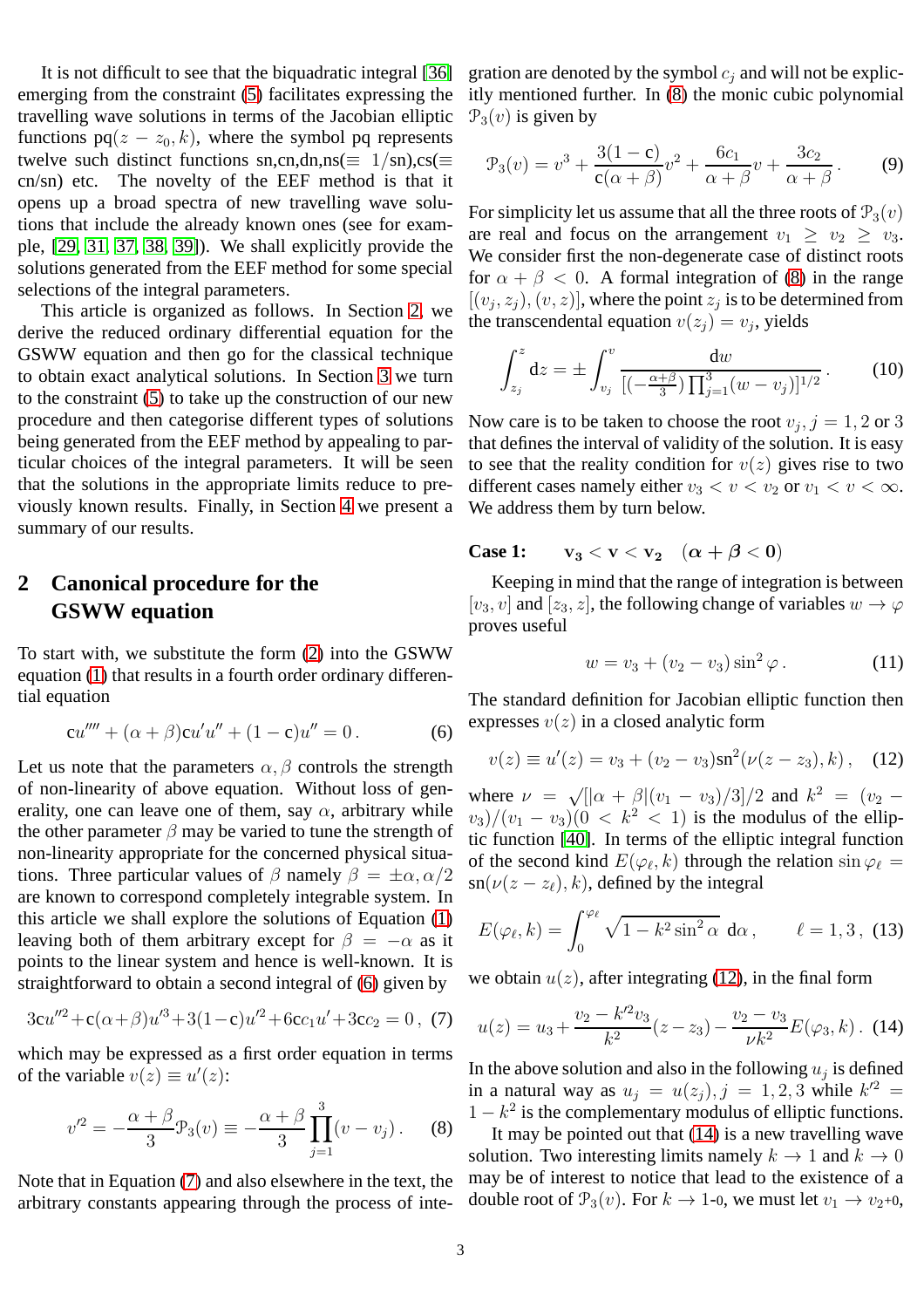but then  $v_3$  cannot be allowed to coincide with  $v_2$  as this will imply that the limiting solution has no range of validity. Along the same reasoning we conclude that the limit  $k \rightarrow 0$  is disallowed for this case. Noting that  $E(\varphi_3, k \to 1) = \tanh[\nu(z - z_3)]$  the solution [\(14\)](#page-2-5) thus reduces to the hyperbolic form for  $k \to 1$ -0

<span id="page-3-4"></span>
$$
u(z) = u_3 + v_2(z - z_3) - \frac{v_2 - v_3}{\nu} \tanh[\nu(z - z_3)]. \tag{15}
$$

**Case 2:**  $v_1 < v < \infty$   $(\alpha + \beta < 0)$ 

Clearly the range of integration now lies between  $[v_1, v]$ and  $[z_1, z]$ . Employing the substitution

$$
w = v_3 + (v_1 - v_3)\csc^2\varphi\,,\tag{16}
$$

we obtain the following expression for  $v(z)$ 

$$
v(z) \equiv u'(z) = v_3 + (v_1 - v_3) \mathrm{d} \mathrm{c}^2 (\nu (z - z_1), k). \quad (17)
$$

The above equation, on further integration, yields another new travelling wave solution

$$
u(z) = u_1 + v_1(z - z_1) - \frac{v_1 - v_3}{\nu} [E(\varphi_1, k) - \operatorname{sn}(\nu(z - z_1), k) \operatorname{dc}(\nu(z - z_1), k)] . \tag{18}
$$

In above we have used the relation  $sn(z+K, k) = cd(z, k),$ where  $K(k) = \int_0^{\pi/2} d\alpha / \sqrt{1 - k^2 \sin^2 \alpha}$  is the quarter real period of elliptic sine function. Let us now take the limit  $v_2 \rightarrow v_1$ -0 keeping  $v_3 < v_2$  that makes the travelling wave solution linear in spatial and time coordinates

<span id="page-3-6"></span>
$$
k \to 1\text{-}0: u(x,t) = (u_1 - v_1 z_1) + v_1(x - ct).
$$
 (19)

On the other hand, letting  $v_3 \rightarrow v_2$ -0 where  $v_2 < v_1$ , we recover the periodic solution

<span id="page-3-5"></span>
$$
k \to 0: u(z) = u_1 + v_2(z - z_1) + \frac{v_1 - v_2}{\nu} \tan[\nu(z - z_1)].
$$
\n(20)

The case for  $\alpha + \beta > 0$  will give the result in complementary frame which can be derived along the same way as before. Without giving the details of the procedure, we are providing below the final solutions.

Case 3: 
$$
v_2 < v < v_1 \quad (\alpha + \beta > 0)
$$

<span id="page-3-1"></span>
$$
v(z) = v_1 - (v_1 - v_2)\operatorname{sn}^2(\nu(z - z_1), k'),
$$
  

$$
u(z) = u_1 + \frac{v_2 - k^2 v_1}{k'^2} (z - z_1) + \frac{v_1 - v_2}{\nu k'^2} E(\varphi_1', k'),
$$
(21)

where  $\sin \varphi'_i = \text{sn}(\nu(z - z_1), k'), i = 1, 3$ . To derive the above we made the following substitution in [\(10\)](#page-2-6)

$$
w = v_1 + (v_2 - v_1)\sin^2\varphi.
$$
 (22)

<span id="page-3-2"></span>**Case 4:**  $-\infty < v < v_3$   $(\alpha + \beta > 0)$  $v(z) = v_1 - (v_1 - v_3) \frac{d}{c^2} (\nu(z - z_3), k'),$  $u(z) = u_3 + v_3(z - z_3) + \frac{v_1 - v_3}{\nu}$  $[E(\varphi'_i$  $'_{3}, k'$ ) (23)  $-\text{sn}(\nu(z-z_3),k')\text{dc}(\nu(z-z_3),k')]$ ,

which comes from the following substitution in [\(10\)](#page-2-6)

$$
w = v_1 - (v_1 - v_3)\csc^2\varphi. \tag{24}
$$

It is interesting to note that in contrast to the Cases **1** and **2** for  $\alpha + \beta < 0$ , the known hyperbolic and periodic solutions are recovered for  $\alpha + \beta > 0$  (Cases **3,4**) in the complementary limit of the elliptic solutions [\(21\)](#page-3-1) and [\(23\)](#page-3-2).

Finally let us deal with the degenerate case when  $\mathcal{P}_3(v)$ has a triple zero, i.e.  $v_1 = v_2 = v_3 = v_0$ . From the cubic [\(9\)](#page-2-7) it is clear that we have to choose  $c_2 = -2v_0c_1/3$  giving the multiple root  $v_0 = (c - 1)/[c(\alpha + \beta)]$ . The range of integration will be  $-\infty < v < v_0$  or  $v_0 < v < \infty$  according as  $\alpha + \beta \geq 0$ . The singular rational solution can be expressed in a compact form as follows

$$
\mathcal{P}_3(v) = (v - v_0)^3: \quad u = v_0(z - c_3) + \frac{12}{\alpha + \beta} \frac{1}{z - c_3} + c_4,
$$
\n(25)

which was obtained in [\[28\]](#page-8-4) from a different approach.

We have thus obtained several new solutions by applying the classical technique based on an analysis of the zeros of a cubic polynomial. Interestingly in the appropriate limits all the known solutions are retrieved. It is clear that for practical applications of the solutions  $u(z)$  derived in this section, a knowledge about the position of zeros of  $u''(z)$  is required which somewhat weakens their utility. In the next section we propose a new method that is free from such a limitation.

# <span id="page-3-0"></span>**3 The EEF method for the GSWW equation**

Here instead of focussing on the zeros of  $u''(z)$  which are unknown we fix the zeros of  $u'(z)$ . Since  $u''$  has three zeros [see Equation  $(8)$  of Sec. [2\]](#page-2-0), it is obvious that  $u'$  has four zeros. This motivates us to propose the following construction.

#### **3.1 Construction**

Let us turn to the fourth-order ordinary differential equation [\(6\)](#page-2-1) which we integrate to write

<span id="page-3-3"></span>
$$
2cv'' + c(\alpha + \beta)v^{2} + 2(1 - c)v - c_{5} = 0.
$$
 (26)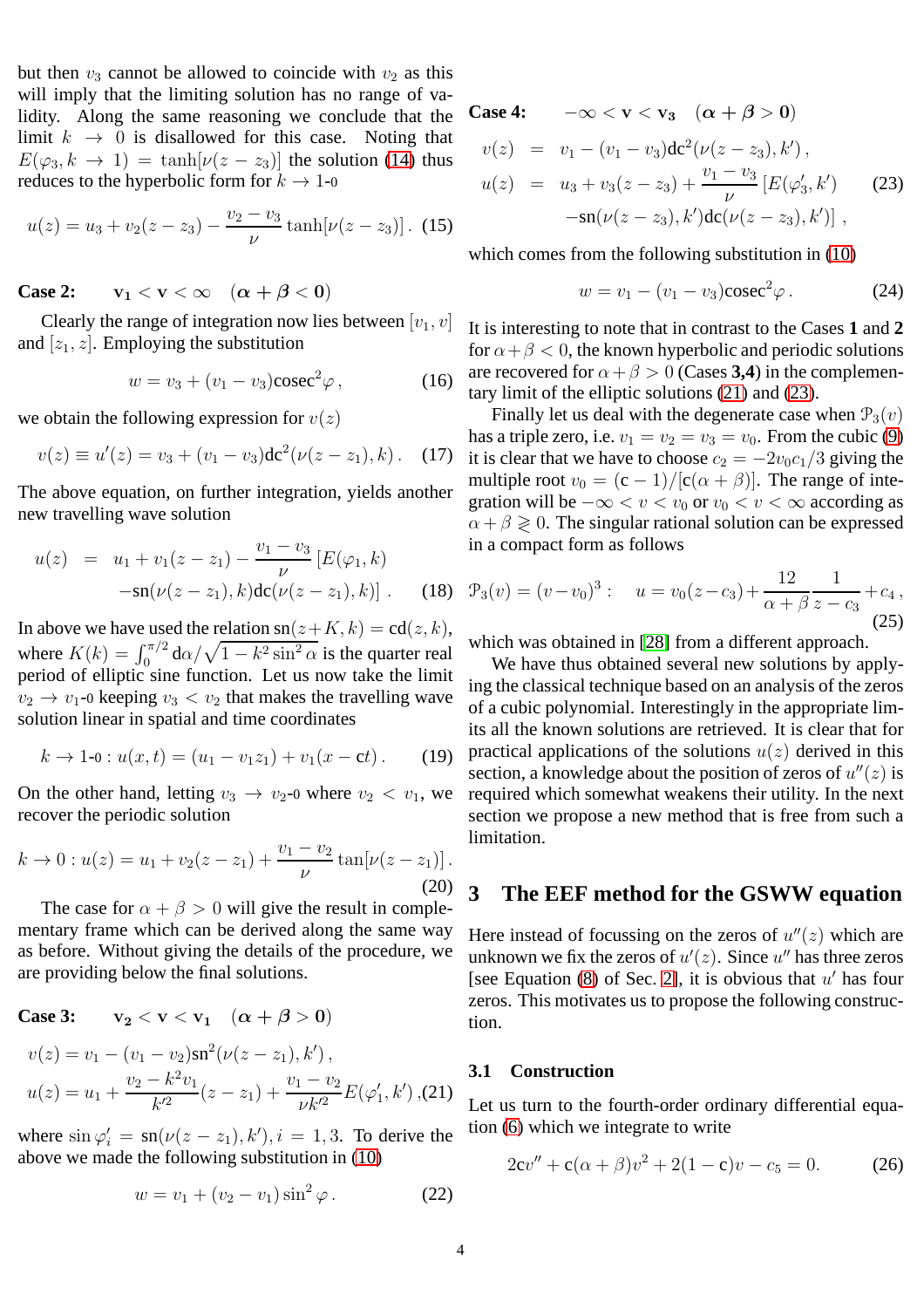<span id="page-4-2"></span>Table 1: The solutions of the non-linear system [\(29\)](#page-4-0) for the expansion parameters  $a_j$ ,  $j = 0, 1, 2$  are given. In the second column,  $\omega = \varepsilon_1 \varepsilon_2 + \varepsilon_3$ ε3.

| Class | $(\alpha + \beta)a_0$     | a <sub>1</sub> | $(\alpha + \beta)a_2$           |
|-------|---------------------------|----------------|---------------------------------|
|       | $4\omega$                 |                | $-12\varepsilon_1\varepsilon_3$ |
| 2     | $1 - c^{-1}$<br>$4\omega$ |                |                                 |
| 3     | $4\omega$                 |                | $-12\varepsilon_1\varepsilon_3$ |
| 4     | Arbitrary                 |                |                                 |

We look for a formal solution in the form

l.

<span id="page-4-1"></span>
$$
v(z) = \sum_{i=-m}^{m} a_i F^i, \qquad (27)
$$

where the generating functional  $F(z(x, t))$  satisfies the constraint [\(5\)](#page-1-3). Note that the inclusion of negative powers of  $F$ , in general, creates pole of  $u'$  triggering the presence of singular solutions in some situations. However, we explicitly show that such singular solutions are physically acceptable in a restricted domain of space labeled by  $(x, t, u)$ . Substituting the expansion [\(27\)](#page-4-1) into Equation [\(26\)](#page-3-3) points to  $m = 2$  and so the Lorentz-like expansion of  $v(z)$  reads

$$
v(z) = a_0 + a_1 F + a_2 F^2 + \frac{a_{-1}}{F} + \frac{a_{-2}}{F^2}.
$$
 (28)

We next compute the expansion parameters  $a_i$  that needs term-by-term balancing of the coefficients of each powers of  $F$  to zero. Somewhat involved but straightforward algebra leads to the following relations

<span id="page-4-0"></span>
$$
F^{\pm 4} : a_{\pm 2}[12 \wedge_{\pm} + (\alpha + \beta)a_{\pm 2}] = 0, \quad [\wedge_{+} \equiv \varepsilon_{1}\varepsilon_{3}],
$$
  
\n
$$
F^{\pm 3} : a_{\pm 1}[2 \wedge_{\pm} + (\alpha + \beta)a_{\pm 2}] = 0, \quad [\wedge_{-} \equiv \varepsilon_{2}],
$$
  
\n
$$
F^{\pm 2} : 8c(\varepsilon_{1}\varepsilon_{2} + \varepsilon_{3})a_{\pm 2} + (\alpha + \beta)c(a_{\pm 1}^{2} + 2a_{0}a_{\pm 2})
$$
  
\n
$$
+ 2(1 - c)a_{\pm 2} = 0,
$$
  
\n
$$
F^{\pm 1} : c(\varepsilon_{1}\varepsilon_{2} + \varepsilon_{3})a_{\pm 1} + (\alpha + \beta)c(a_{0}a_{\pm 1} + a_{\mp 1}a_{\pm 2})
$$
  
\n
$$
+ (1 - c)a_{\pm 1} = 0,
$$
  
\n
$$
F^{0} : 4c(\varepsilon_{2}a_{2} + \varepsilon_{1}\varepsilon_{3}a_{-2}) + (\alpha + \beta)c(a_{0}^{2})
$$
  
\n
$$
+ 2\sum_{i=1}^{2} a_{i}a_{-i} + 2(1 - c)a_{0} + c_{5} = 0.
$$

By exploiting [\(29\)](#page-4-0) we can derive four classes of solutions for  $a_i$  and  $c_5$  which are summarized in Table [1](#page-4-2) and Table [2.](#page-4-3) From a previous work we already know that twelve different choices exist (see Table I in [\[36\]](#page-8-12)) for the zeros of  $F$  in right-hand side of [\(5\)](#page-1-3) that leads to different representation for  $F(z)$  in terms of Jacobian elliptic functions. Further for each of them one gets four classes of travelling wave solutions of GSWW equation [\(1\)](#page-1-0) corresponding to the solutions furnished in Table [1](#page-4-2) and Table [2.](#page-4-3) Our new method is a generalized procedure and encompasses the previously known solutions as special cases. In the next

Table 2: The integration constant  $c_5$  and  $a_{-1}, a_{-2}$  satisfying [\(29\)](#page-4-0) are provided where  $(\mathcal{A}_j - \omega^2)/(\varepsilon_1 \varepsilon_2 \varepsilon_3) = 12/(-4)^{j-1}$ , for  $j = 1, 2$  and  $A_3 = ca_0(\alpha + \beta) + 2(1 - c).$ 

<span id="page-4-3"></span>

| Class | $a_{-1}$  | $(\alpha + \beta)a_{-2}$ | $c(\alpha+\beta)c_5$            |
|-------|-----------|--------------------------|---------------------------------|
|       | $\bigcap$ | $-12\varepsilon$         | $-(1-c)^2 + 16c^2A_1$           |
| 2     | $\cup$    | $-12\varepsilon$         | $-(1-c)^2 + 16c^2\mathcal{A}_2$ |
| 3     |           |                          | $-(1-c)^2 + 16c^2A_2$           |
|       |           |                          | $ca_0A_3(\alpha+\beta)$         |

subsection we provide, as illustrative cases, four classes of solutions for three particular choices of integral parameters in Equation [\(5\)](#page-1-3).

# **3.2 Class 1-4 solutions for particular selections of integral parameters**

To get explicit forms of Class 1–IV solutions obtained in EEF method, it remains to choose the integral parameters  $\varepsilon_j$ ,  $j = 1, 2, 3$  in the constraint  $F^2 = (1 + \varepsilon_1 F^2)(\varepsilon_2 +$  $\varepsilon_3 F^2$ ). At first let us consider some degenerate selections (i. e. taking a pair of double zeros of  $F'$ ) leading to hyperbolic, trigonometric and linear solutions.

• Algebro-hyperbolic Waves

The choice  $(\varepsilon_1, \varepsilon_2, \varepsilon_3) = (-1, 1, -1)$  gives  $F(z) =$  $tanh z$  that generate the following solutions modulo a constant

$$
u = (a_0 + a_2 + a_{-2})z - a_2 \tanh z - a_{-2} \coth z
$$
. (30)

The above solution reduces to linear form for Class 4 while singular term disappears in Class 3 solutions.

#### • Algebro-trigonometric Waves

Choosing  $(\varepsilon_1, \varepsilon_2, \varepsilon_3) = (1, 1, 1)$ , we get  $F = \tan z$ which gives following solutions apart from an inessential factor

$$
u = (a_0 - a_2 - a_{-2})z + a_2 \tan z - a_{-2} \cot z. (31)
$$

Note that such types of algebro-hyperbolic and algebrotrigonometric solutions are new and of interest. By choosing suitable value of wave speed c the algebraic term can be removed causing the reduction to known forms obtained in [\[28\]](#page-8-4). Now using a canonical procedure we have already obtained [ see [\(15\)](#page-3-4)  $\&$  [\(20\)](#page-3-5) of Sec. [2\]](#page-2-0) such types of solutions in the extreme limits of modulus parameter of elliptic functions. This means that more general forms of solutions can be generated from EEF method provided  $F'$  has four simple zeros.

We already mentioned that twelve different selections are possible for the simple zeros of  $F'$  in the constraint [\(5\)](#page-1-3) leading to closed analytic expressions for  $F(z)$  in terms of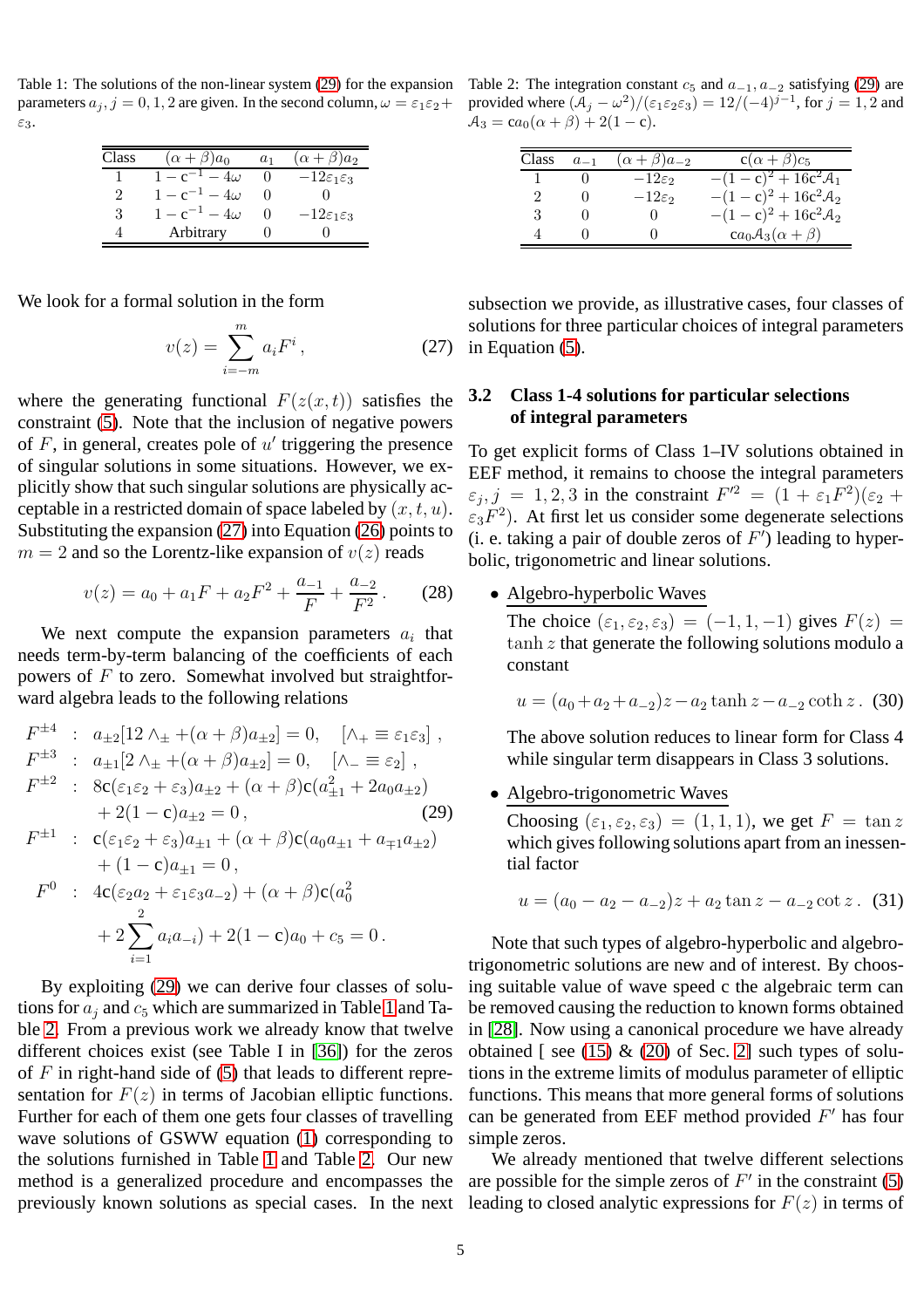doubly periodic Jacobian elliptic functions. Here we provide explicit forms of the wave-solutions for the three representative selections, two of which produce singular wavesolutions of Class 1 and 2. Note that given non-linear parameters  $\alpha$ ,  $\beta$  we fix the the integration constant  $c_5$  of Equation [\(26\)](#page-3-3) for a particular value of wave-speed c through a relation as dictated by the last column of Table [2](#page-4-3) and hence that will not appear in the final expressions of the solutions.



<span id="page-5-4"></span>Figure 1: Class 1 travelling wave for Selection I. The primary inputs:  $\alpha =$  $0.5, \beta = 0.1, k = 0.7$  and the scaling parameters are  $u_0 = z_0 = 0$ . The humps are the signature of singularity.

#### • **Selection I**

Let us choose the zeros of  $F'$  as  $\pm 1, \pm 1/k(0 <$  $k^2$  < 1) which correspond to the selection of triplet  $(\varepsilon_1, \varepsilon_2, \varepsilon_3) = (-1, 1, -k^2) \text{ or } (-k^2, 1, -1).$  Choosing  $z_0$  such that  $F(z_0) = 0$ , one then obtains (see Table I of [\[36\]](#page-8-12))

$$
F(z) = \operatorname{sn}(z - z_0). \tag{32}
$$

Thus we are led to four classes of solutions of which the first two  $(j = 1, 2)$  correspond to the singular solutions :

<span id="page-5-0"></span>Class j : 
$$
v^{(j)} = a_0 + a_2 \operatorname{sn}^2(z - z_0) + a_{-2} \operatorname{ns}^2(z - z_0)
$$
,  
(33)

where  $a_i$ s are obtained from 1st and 2nd rows of Table [1](#page-4-2) & Table [2.](#page-4-3) The corresponding travelling wave solutions  $u^{(j)}$  are obtained from the integration of [\(33\)](#page-5-0) and involves a singularity at  $z = z_0$  as is evident from the formula [\[40\]](#page-8-16)

<span id="page-5-1"></span>
$$
\int_0^{z-z_0} \left( \text{ns}^2 \tau - \frac{1}{\tau^2} \right) d\tau = z - z_0 + \frac{1}{z - z_0} - E(\vartheta_0, k) - \text{cn}(z - z_0) \text{ds}(z - z_0). \quad (34)
$$

In the expression [\(34\)](#page-5-1) and also in the following  $\vartheta_{\ell}$  is defined by  $\sin \vartheta_\ell = \text{sn}(z - z_\ell, k)$  for  $\ell = 0, 1$ . In this context it is worth mentioning that in the limit  $k \rightarrow$ 1, the travelling wave reduces to coth-type solution which also has a singularity at  $z = z_0$ . This solution was derived from a different approach in Ref. [\[28\]](#page-8-4). It is well known that such a singular solution may serve as a model for physical phemenon of so-called "hotspots" [\[41,](#page-8-17) [42,](#page-8-18) [43\]](#page-8-19).

In the following our aim would be to find regions where the travelling wave solutions  $(j = 1, 2)$  corresponding to [\(33\)](#page-5-0) are regular. We use the following infinite trigonometric series expansion [\[40\]](#page-8-16) of  $ns(z - z_0, k) \equiv 1/sn(z - z_0, k)$ :

ns(z - z<sub>0</sub>, k) = 
$$
\frac{\pi}{2K}
$$
 cosec $\tau$   
-\frac{2\pi}{K} \sum\_{n=0}^{\infty} \frac{q^{2n+1}}{1 - q^{2n+1}} \sin[(2n + 1)\tau], (35)

where  $q = \exp[-\pi K'/K]$  is known as nome of the elliptic functions and  $\tau = \pi(z - z_0)/2K$ ,  $K'(k) =$  $K(k')$ , the quantities  $K(k)$  and k have already been defined in Sec. [2.](#page-2-0) Denoting the singular term in the travelling wave solutions by the symbol  $S_0$ , we see that as  $z \rightarrow z_0$ , the asymptotic expression of its 1st term will be

<span id="page-5-2"></span>
$$
S_0(z \to z_0) = \frac{\pi}{2K} \csc \tau \tag{36}
$$

We will now use the well known expansion for cosec $\tau$ convergent in the region  $|\tau| < \pi$ 

<span id="page-5-3"></span>
$$
\csc \tau = \frac{1}{\tau} + \sum_{n=1}^{\infty} \frac{(-1)^{n-1} 2 (2^{2n-1} - 1) B_{2n}}{(2n)!} \tau^{2n-1},\tag{37}
$$

where  ${B_n}$  are Bernoulli numbers whose first few members are  $B_0 = 1, B_1 = -1/2, B_2 = 1/6, B_4 =$  $-1/30$  etc.

Combining [\(36\)](#page-5-2) and [\(37\)](#page-5-3), it is straightforward to conclude that near  $z \sim z_0$ , the travelling wave solution behaves like  $(z - z_0)^{-1}$  i. e. the point  $z = z_0$  is a simple pole. Note that the region of convergence of the series [\(37\)](#page-5-3) for cosec $\tau$  is

$$
|\tau| < \pi \Rightarrow |z - z_0| < 2K \tag{38}
$$

The above equation speaks of two parallel planes

$$
x - ct - z_0 \pm 2K = 0, \tag{39}
$$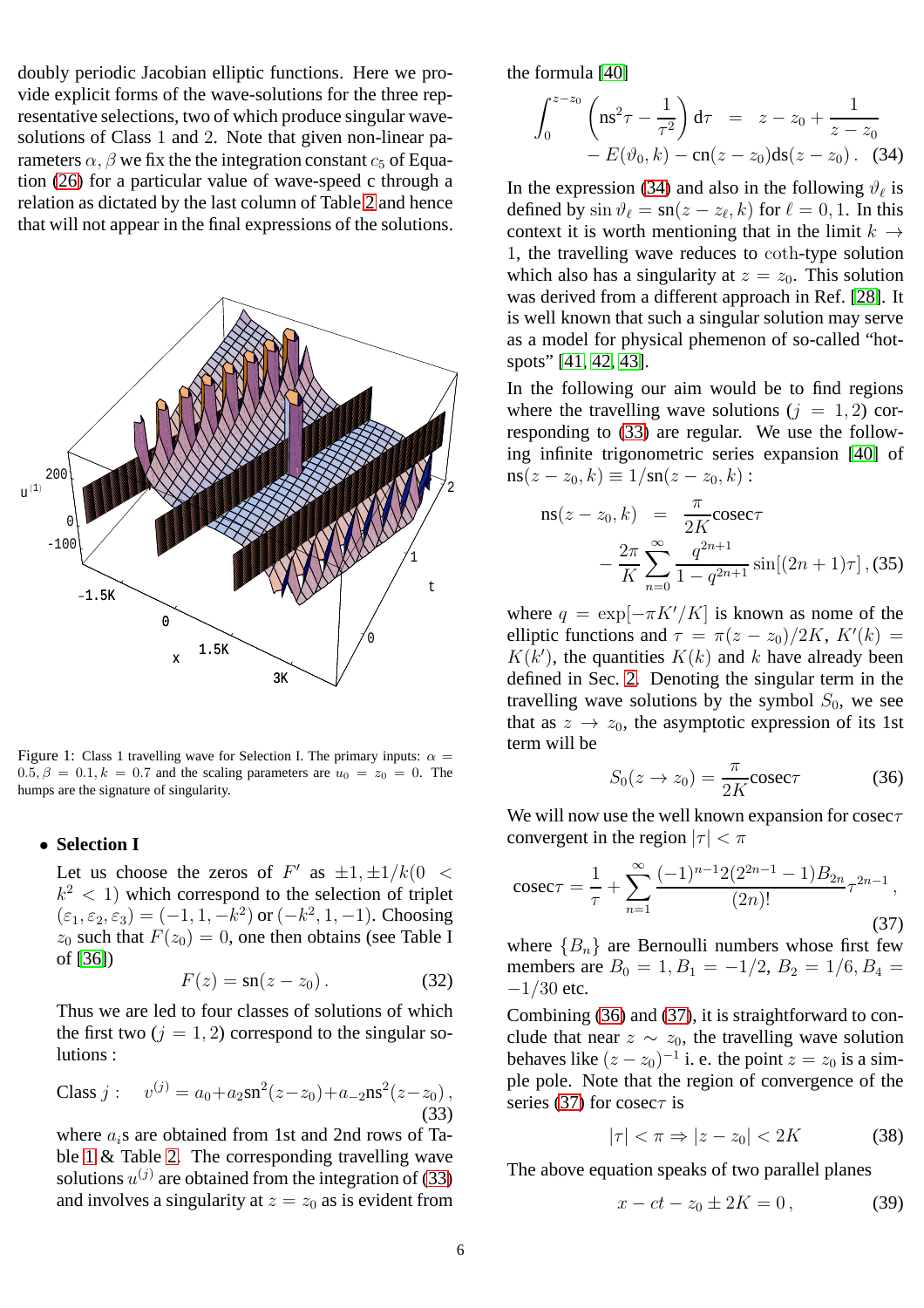which are normal to wave surface. These two planes are shown in Fig. [1](#page-5-4) [see two extreme strips orthogonal to surface  $u = u(x, t)$ . It is thus quite expected that wave surface will be irregular along these two planes. This fact can be appreciated from the humps along the strips in Fig. [1](#page-5-4) showing sudden rise of the value  $u = u(x - ct)$ . Further there must be a singularity at  $z = z_0$ . From elementary analysis we know that in t-x plane the point  $z = x - ct$  approaches point  $z_0$ along any curve. Hence there will be a circular disc in the plane  $z = z_0$  centred at  $z_0$  and of arbitrary small radius where solution will show irregularity. This is reflected by a single localized hump in Fig. [1](#page-5-4) on the plane lying parallel and midway between two extreme planes.

To use such a solution we thus need an exact knowledge about the position of parallel humps. These may be exactly computed by the solid angles  $\theta_x$  =  $\cos^{-1} |1/\sqrt{1+c^2}|$  and  $\theta_t = \cos^{-1} |c/\sqrt{1+c^2}|$ . These two angles in turn depend on the parameter c which determines the wave speed. Hence very fast and very slow waves have different regions of humps. The core singularity at  $z = z_0$  will however be present in same region for all types of waves which may be removed by making a hole of arbitrary small radius on the plane  $z = z_0$  around point  $z_0$ . This concludes our detailed analysis about singularity of Class 1 and 2 solutions for Selection I which hopefully provides a sufficient basis of the solution regarding its potential use.

The other two classes correspond to the non-singular solutions

Class 
$$
j: v^{(j)} = a_0 + a_2 F^2
$$
,  $j = 3, 4$ . (40)

The resulting travelling wave solutions are of the same form as the solutions [\(14\)](#page-2-5) and [\(19\)](#page-3-6) obtained in Sec [2:](#page-2-0)

$$
u^{(j)} = u_0 + (a_0 + \frac{a_2}{k^2})(z - z_0) - \frac{a_2}{k^2}E(\vartheta_0, k), \tag{41}
$$

where  $a_i$ s are to be computed from last two rows of Table [1](#page-4-2) and Table [2.](#page-4-3) Note that Class 4 solution is linear in x and t, since  $a_{+1} = a_{+2} = 0$  (see the last rows of the tables).

## • **Selection II**

Let us now choose pairs of purely real and of purely imaginary roots of  $F'$  respectively as  $\pm 1/k'(0 <$  $k'^2 = 1 - k^2 < 1$  and  $\pm i/k$  which come from the selection  $(\varepsilon_1, \varepsilon_2, \varepsilon_3) = (-k^2, 1, k^2)$  or  $(k^2, 1, -k^2)$ . One then obtains the following representation of  $F(z)$ :

$$
F(z) = \mathrm{sd}(z - z_0, k), \tag{42}
$$



<span id="page-6-0"></span>Figure 2: Class 1 travelling wave for Selection III for the same primary inputs and scalings are  $u_1 = z_1 = 0$ . The smoothness of the wave-surface shows the solution is non-singular.

leading to a new solution of  $u(z)$ . The explicit expressions for Class 1 and Class 2 are given by

$$
u^{(j)} = u_0 + \varrho_j(z - z_0) - (3 - j)a_{-2}E(\vartheta_0, k)
$$
  
+  $(2 - j)k^2 a_{-2} \operatorname{sn}(z - z_0, k) \operatorname{cd}(z - z_0, k) + S_0 (43)$ 

for  $j = 1, 2$ , where we have abbreviated  $\varrho_j$  as  $\varrho_j =$  $a_0 + (3 - j)k'^2 a_{-2}$ . The non-singular solutions corresponding to Class 3 and 4 solutions read

$$
u^{(j)} = u_0 + \left(a_0 - \frac{a_2}{k^2}\right)(z - z_0) + \frac{a_2}{k^2 k'^2} E(\vartheta_0, k)
$$

$$
- \frac{a_2}{k'^2} \operatorname{sn}(z - z_0, k) \operatorname{cd}(z - z_0, k), \ j = 3, 4. \ (44)
$$

The main feature of Selection II is that the solutions coming from that are nearly periodic in the whole domain due to the additional sn and cd-term. In contrast the solutions generated from Selection I are only quasi-periodic, the periodic behaviour is observed for singular solutions which are prominent near  $z \sim z_0$ .

### • **Selection III**

We just saw that the Class 1 and 2 solutions generate singular solutions owing to the generating functional  $F(z(x, t))$  possessing either a zero or a pole in the region of validity. It is indeed possible to generate non-singular solutions for these classes, which share similar qualitative behaviour with the previous counterparts, if  $F$  can be chosen to have neither zero nor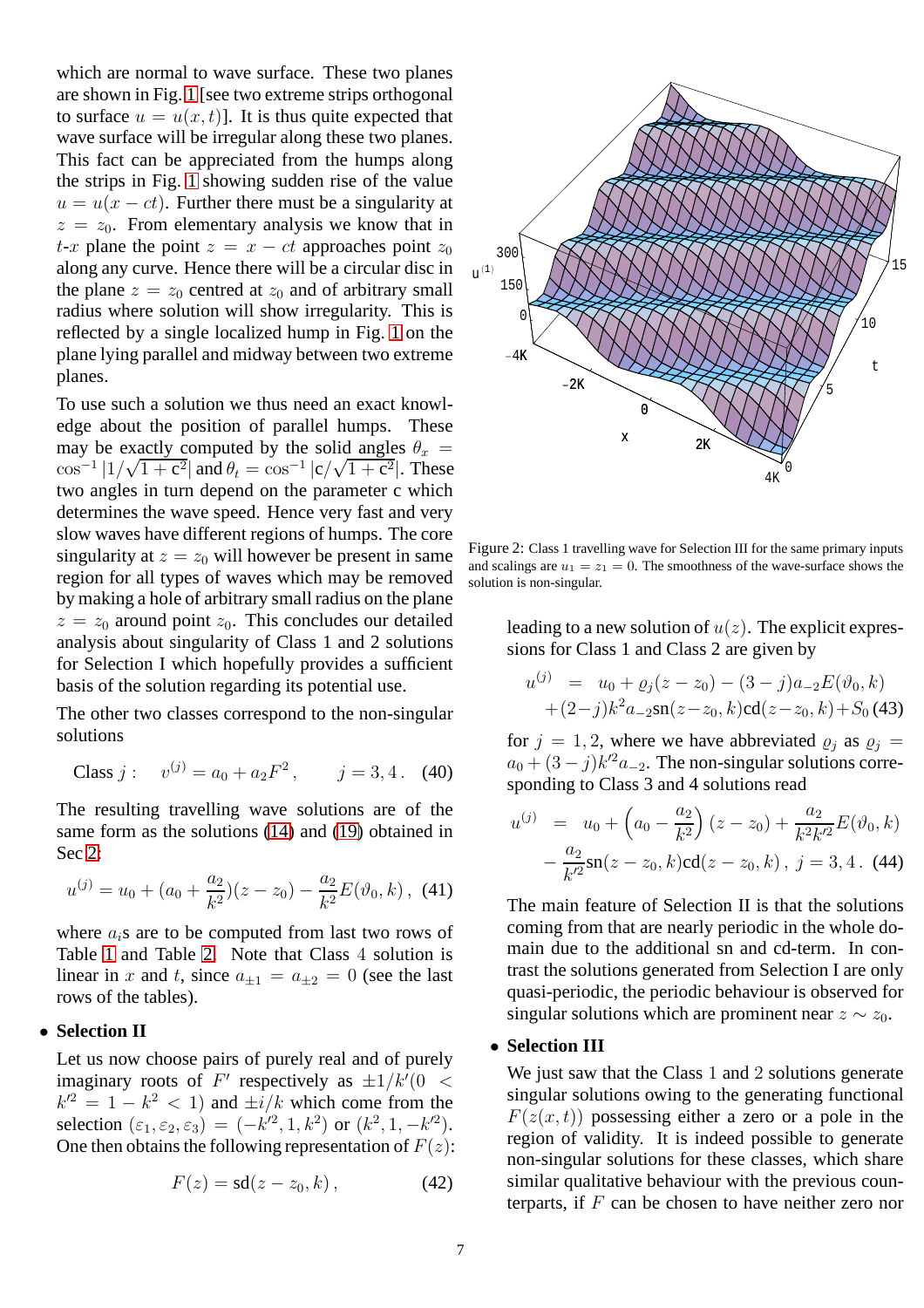a pole in the finite part. Below we provide such an **References** example, which are the only one among the set of elliptic functions.

We choose the zeros of  $F'$  as  $\pm 1, \pm 1/k'$  corresponding to the selection  $(\varepsilon_1, \varepsilon_2, \varepsilon_3) = (-k^2, -1, 1)$ . Then we have the following representation of  $F(z)$  (see Table I of [\[36\]](#page-8-12))

$$
F(z) = \mathrm{nd}(z - z_1, k), \tag{45}
$$

where  $z_1$  is fixed as  $F(z_1) = 1$ . It is now trivial to check that the generated solutions for each of the four classes remain non-singular

<span id="page-7-24"></span>
$$
u^{(j)} = u_1 + a_0(z - z_1) + (3 - j)a_{-2}E(\vartheta_1, k)
$$
  
\n
$$
- (2 - j)k^2 a_{-2} \operatorname{sn}(z - z_1, k) \operatorname{cd}(z - z_1, k);
$$
 (46)  
\n
$$
u^{(j)} = u_1 + a_0(z - z_1) + a_2 E(\vartheta_1, k) / k'^2,
$$
  
\n
$$
- k^2 a_2 \operatorname{sn}(z - z_1, k) \operatorname{cd}(z - z_1, k) / k'^2, \text{ (47)}
$$

where  $j = 1, 2$  for Equation [\(46\)](#page-7-24) and  $j = 3, 4$  for [\(47\)](#page-7-24). Fig. [2](#page-6-0) depicts a Class 1 wave guided by [\(46\)](#page-7-24).

Other possible selections from Table I of [\[36\]](#page-8-12) will generate many such new elliptic travelling wave solutions of GSWW equation. Let us mention that the degenerate selections leading to hyperbolic and trigonometric type waves can be obtained from elliptic solutions in  $k \to 0, 1$  limits.

# <span id="page-7-23"></span>**4 Summary**

In this article we proposed an extended method to generate a rich class of doubly-periodic elliptic travelling wave solutions of the GSWW equation. A systematic classification is given for the solutions to exhaustively utilize the strength of the proposed method. We also discussed a canonical procedure for generating travelling wave solutions. The problem with such solutions is that these require the preknowledge of zeros of second derivative of the solutions. The proposed EEF method removes this difficulty by fixing the zeros of the first derivative of the solutions and leads to a wide range of travelling waves which include the kink type solitary wave [\[16\]](#page-7-15), sinusoidal type periodic solution [\[27\]](#page-8-3) and a rational solution ([\[29\]](#page-8-5)). Class 1 to 4 classify the various types of solutions whose explicit forms are noted for three representative selections of integral parameters defining the generating functional. Classes 1 and 2 produce singular solutions which has important application in modelling the physical curcumstances of formation of hot-spots [\[41,](#page-8-17) [42,](#page-8-18) [43\]](#page-8-19). We have exactly computed the positions of such blow-up of solutions and graphically illustrated in the Fig. [1.](#page-5-4) To the best of our knowledge such an analysis about the region of blow-up for singular elliptic solutions has not been done previously in the literature.

- <span id="page-7-1"></span><span id="page-7-0"></span>[1] Levi D and Winternitz P (Eds) 1988 *Symmetries and nonlinear phenomena* (WS)
- [2] Konopelchenko B G 1987 *Nonlinear integrable equations* (Springer-Verlag)
- <span id="page-7-3"></span><span id="page-7-2"></span>[3] L´eon J J-P (Ed) 1988 *Nonlinear evolutions* (WS)
- [4] Nayfeh A H and Balachandran B 1995 *Applied nonlinear dynamics: Analytical, Computational and Experimental Methods* (Willey-Interscience NY)
- <span id="page-7-4"></span>[5] Baldwin D and Hereman W 2010 "A symbolic algorithm for computing recursion operators of nonlinear PDE's" *Int. J. Computer Mathematics* (in press)
- <span id="page-7-5"></span>[6] Wiggins S 2003 *Introduction to Applied Nonlinear Dynamical systems and Chaos* (Springer)
- <span id="page-7-7"></span><span id="page-7-6"></span>[7] Guha-Roy C 1989 *Some studies of solitons and solitary waves in nonlinear systems* (Thesis J.U.)
- <span id="page-7-8"></span>[8] Mobius P. 1987 *Czech. J. Phys.* B **37** 1041
- <span id="page-7-9"></span>[9] Makhankov V G 1978 *Phys. Rep.* **35** 1
- <span id="page-7-10"></span>[10] Zakharov V E and Shabat A B 1974 *Func. Anal. Appl.* **8** 226
- <span id="page-7-11"></span>[11] Lax P D 1968 *Comm. Pure. Appl. Math.* **21** 467
- <span id="page-7-12"></span>[12] Wahlquist H D and Estabrook F B 1973 *Phys. Rev. Lett.* **31** 1386
- <span id="page-7-13"></span>[13] Hirota R and Satsuma J 1981 *Phys. Lett. A* **85** 407
- <span id="page-7-14"></span>[14] Satsuma J and Hirota R 1982 *J. Phys. Soc. Japan* **51** 332
- [15] Whitham B 1974 *Linear and Nonlinear Waves* (Willey-Interscience, NY)
- <span id="page-7-15"></span>[16] Miura R M, Gardner C S and Kruskal M D 1968 *J. Math. Phys.* **9** 1204
- <span id="page-7-16"></span>[17] Malfliet W and Hereman W 1996 *Phys Scripta* **54** 563, 569
- <span id="page-7-18"></span><span id="page-7-17"></span>[18] Wazwaz A-M 2009 *Appl. Maths. and Computation* **212** 120
- <span id="page-7-19"></span>[19] Wang M L 1995 *Phys. Lett.* A **199** 169
- <span id="page-7-20"></span>[20] Wazwaz A M 2004 *Math. and Comput. Modelling* **40** 499
- <span id="page-7-21"></span>[21] Yan C T 1996 *Phys. Lett.* A **224** 77
- <span id="page-7-22"></span>[22] Wang M L 2003 *Phys. Lett.* A **318** 84
- [23] Yomba E 2005 *J. Math. Phys.* **46** 123504